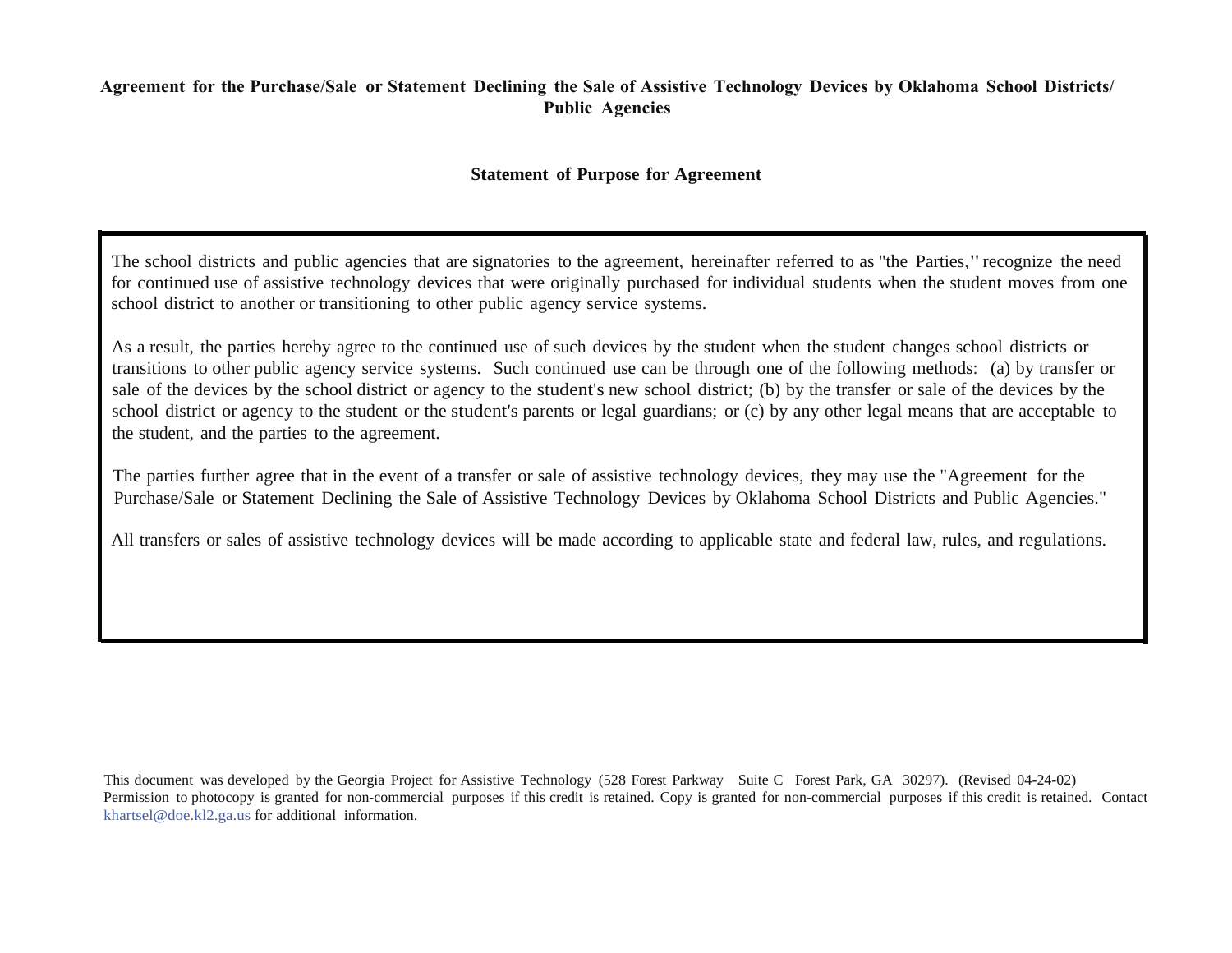## **Agreement for the Purchase/Sale or Statement Declining the Sale of Assistive Technology Devices by Oklahoma School Districts/ Public Agencies**

## **Check Appropriate Box:**

 $\Box$ 

□ Purchase/Sales agreement, between school districts or between a school district and a public agency or parents. If box is checked, complete Section A.

Declining sales of assistive technology devices(s). If box is checked, complete Section B.

| Section A                                                                                                                  |            |                                                                               |           |
|----------------------------------------------------------------------------------------------------------------------------|------------|-------------------------------------------------------------------------------|-----------|
| agrees to sell "as is" the assistive technology device(s)<br>school district or public agency                              |            |                                                                               |           |
|                                                                                                                            | for use by |                                                                               |           |
| purchasing school district, public agency, or person                                                                       |            | child/client name                                                             |           |
| Description and Price of Device(s):                                                                                        |            |                                                                               |           |
| *If checked, explain                                                                                                       |            | Price set by: Appraisal Current Market Value                                  | Other $*$ |
| Price determined by calculations as set forth in the Addendum.                                                             |            |                                                                               |           |
| school district or public agency                                                                                           |            | $\ddot{\mathbf{s}}$ not liable for any nonconformities in the device(s) after |           |
| it is purchased by the individual's new school district, agency or parent/individual person.                               |            |                                                                               |           |
| signature of superintendent or authorized official of district or public agency selling assistive technology               |            |                                                                               | Date      |
| signature of superintendent or authorized official of district or public agency, or person purchasing assistive technology |            |                                                                               | Date      |

This document was developed by the Georgia Project for Assistive Technology (528 Forest Parkway Suite C Forest Park, GA 30297). (Revised 04-24-02) Permission to photocopy is granted for non-commercial purposes if this credit is retained. Copy is granted for non-commercial purposes if this credit is retai[ned.](mailto:khartsel@doe.kl2.ga.us)  Contact khartsel@doe.kl2.ga.us for additional information.